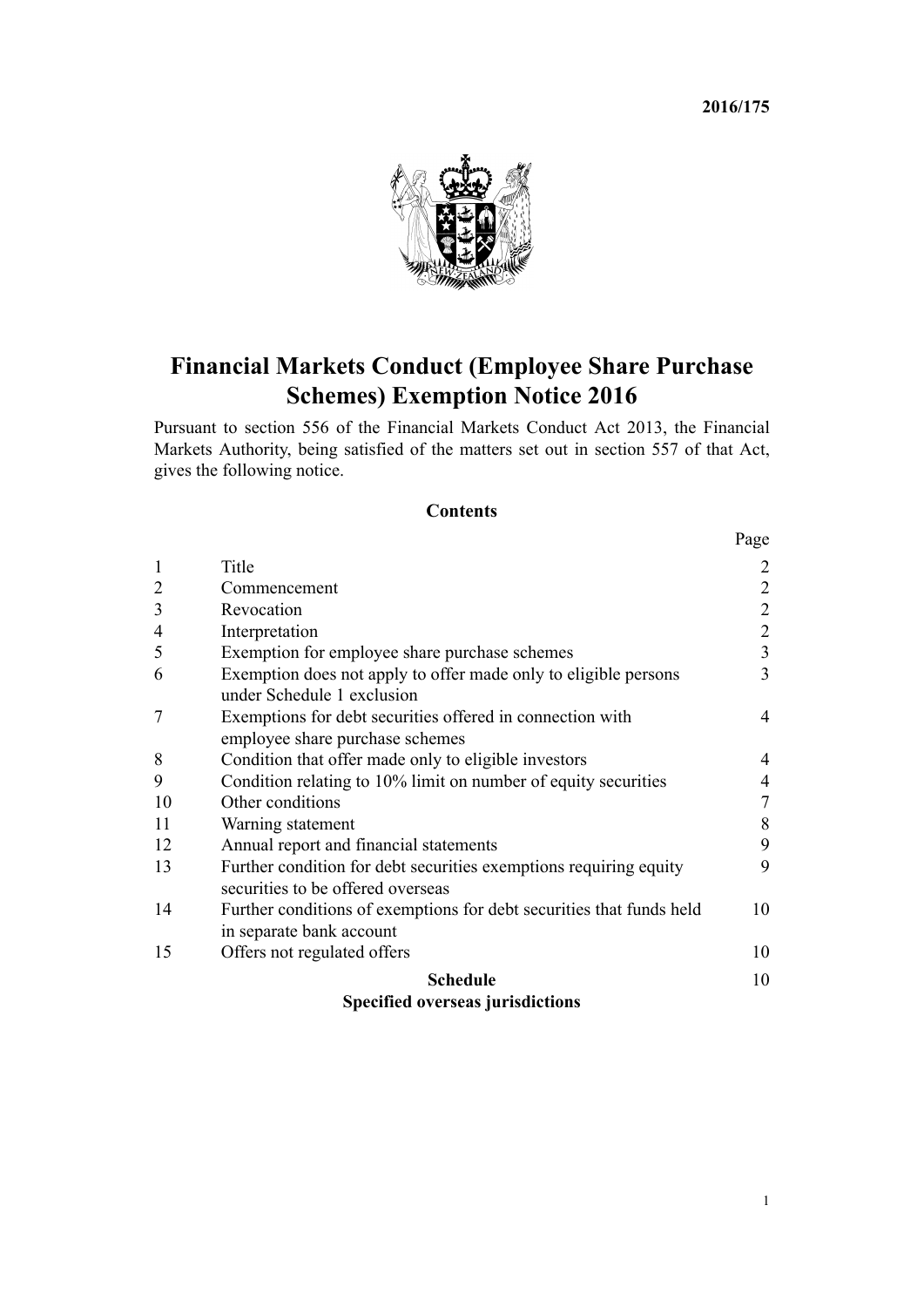# **Notice**

# <span id="page-1-0"></span>**1 Title**

This notice is the Financial Markets Conduct (Employee Share Purchase Schemes) Exemption Notice 2016.

# **2 Commencement**

This notice comes into force on 8 August 2016.

#### **3 Revocation**

This notice is revoked on the close of 6 August 2021.

# **4 Interpretation**

(1) In this notice, unless the context otherwise requires,—

**Act** means the [Financial Markets Conduct Act 2013](http://prd-lgnz-nlb.prd.pco.net.nz/pdflink.aspx?id=DLM4090503)

**eligible investor** means a person who is, at the time of the offer or at the time when the equity securities are acquired, 1 or more of the following:

- (a) an employee or a director of the issuer of the equity securities or of any of its subsidiaries; or
- (b) a person who provides personal services (other than as an employee) principally to the issuer of the equity securities or to any of its subsidiaries; or
- (c) a relative of a person described in paragraph (a) or (b); or
- (d) a trustee of a trust of which a person described in paragraph (a), (b), or (c) is a beneficiary; or
- (e) a company that is controlled by a person described in paragraph (a), (b), (c), or (d) (within the meaning of [clause 48](http://prd-lgnz-nlb.prd.pco.net.nz/pdflink.aspx?id=DLM4092495) of Schedule 1 of the Act)

**employee share purchase scheme** means a scheme established by an entity under which eligible investors may acquire equity securities

**overseas exchange** means a securities exchange in a specified overseas jurisdiction

**overseas issuer** means either of the following:

- (a) an issuer that—
	- (i) is incorporated in a specified overseas jurisdiction; and
	- (ii) has issued equity securities that are approved for trading by an overseas exchange that has primary jurisdiction for the listing requirements for the issuer and the quotation of its financial products; or
- (b) an issuer—
	- (i) that is incorporated in a specified overseas jurisdiction; and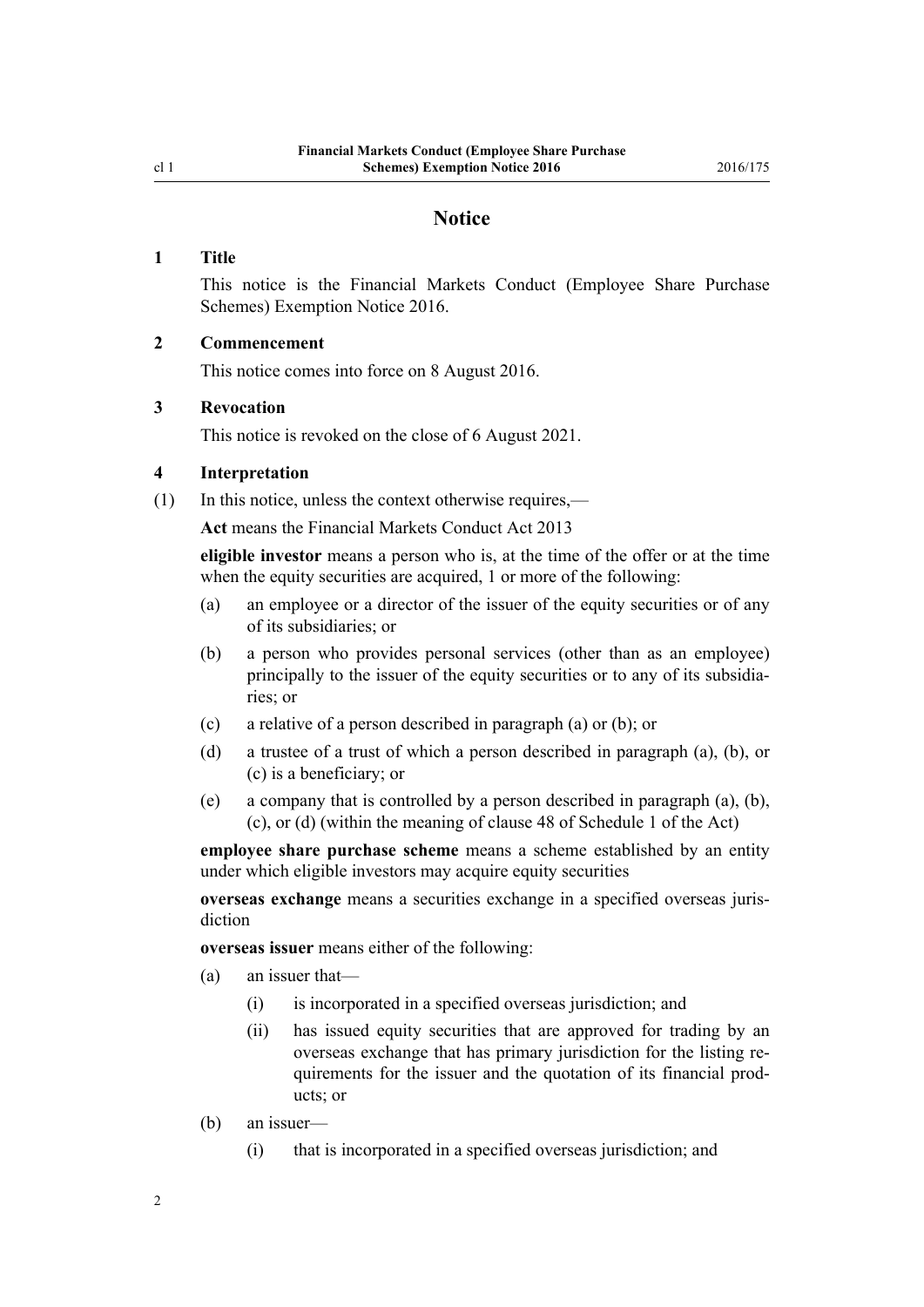- <span id="page-2-0"></span>(ii) that has, in respect of equity securities that it has issued, made an application for approval for trading to an overseas exchange (being an overseas exchange that will, after the securities are approved for trading, have primary jurisdiction for the listing requirements for the issuer and the quotation of its financial products); and
- (iii) who, at the time of an offer of equity securities made in reliance on this notice, complies with all the requirements of the overseas exchange relating to that application that the issuer is required to comply with at that time

# **Regulations** means the [Financial Markets Conduct Regulations 2014](http://prd-lgnz-nlb.prd.pco.net.nz/pdflink.aspx?id=DLM6292900)

**relative**, in relation to a person (**A**), means any of the following:

- (a) A's spouse, civil union partner, or de facto partner (**B**):
- (b) a grandparent, parent, child, grandchild, brother, or sister of A or B, whether or not by a step relationship

**specified overseas jurisdiction** means a jurisdiction named in the [Schedule.](#page-9-0)

- (2) Any term or expression that is defined in the Act or the Regulations and used, but not defined, in this notice has the same meaning as in the Act or the Regulations.
- (3) [Regulation 9](http://prd-lgnz-nlb.prd.pco.net.nz/pdflink.aspx?id=DLM6293086) of the Regulations applies, with all necessary modifications, to a warning statement required to be provided by this notice.

#### **5 Exemption for employee share purchase schemes**

Every offeror is exempted from [Part 3](http://prd-lgnz-nlb.prd.pco.net.nz/pdflink.aspx?id=DLM4090967) of the Act in respect of equity securities offered under an employee share purchase scheme.

# **6 Exemption does not apply to offer made only to eligible persons under Schedule 1 exclusion**

- (1) Clause 5 does not apply to an offer of equity securities under an employee share purchase scheme if the only investors who are able, under the terms of the offer, to acquire the equity securities are eligible persons (as defined in [clause 8\(2\)](http://prd-lgnz-nlb.prd.pco.net.nz/pdflink.aspx?id=DLM4092389) of Schedule 1 of the Act).
- (2) Despite subclause (1), clause 5 applies to an offer referred to in subclause (1) if—
	- (a) the equity securities—
		- (i) are not voting products; and
		- (ii) are offered only under the employee share purchase scheme; or
	- (b) all of the following apply:
		- (i) the issuer has another employee share purchase scheme (the **second scheme**); and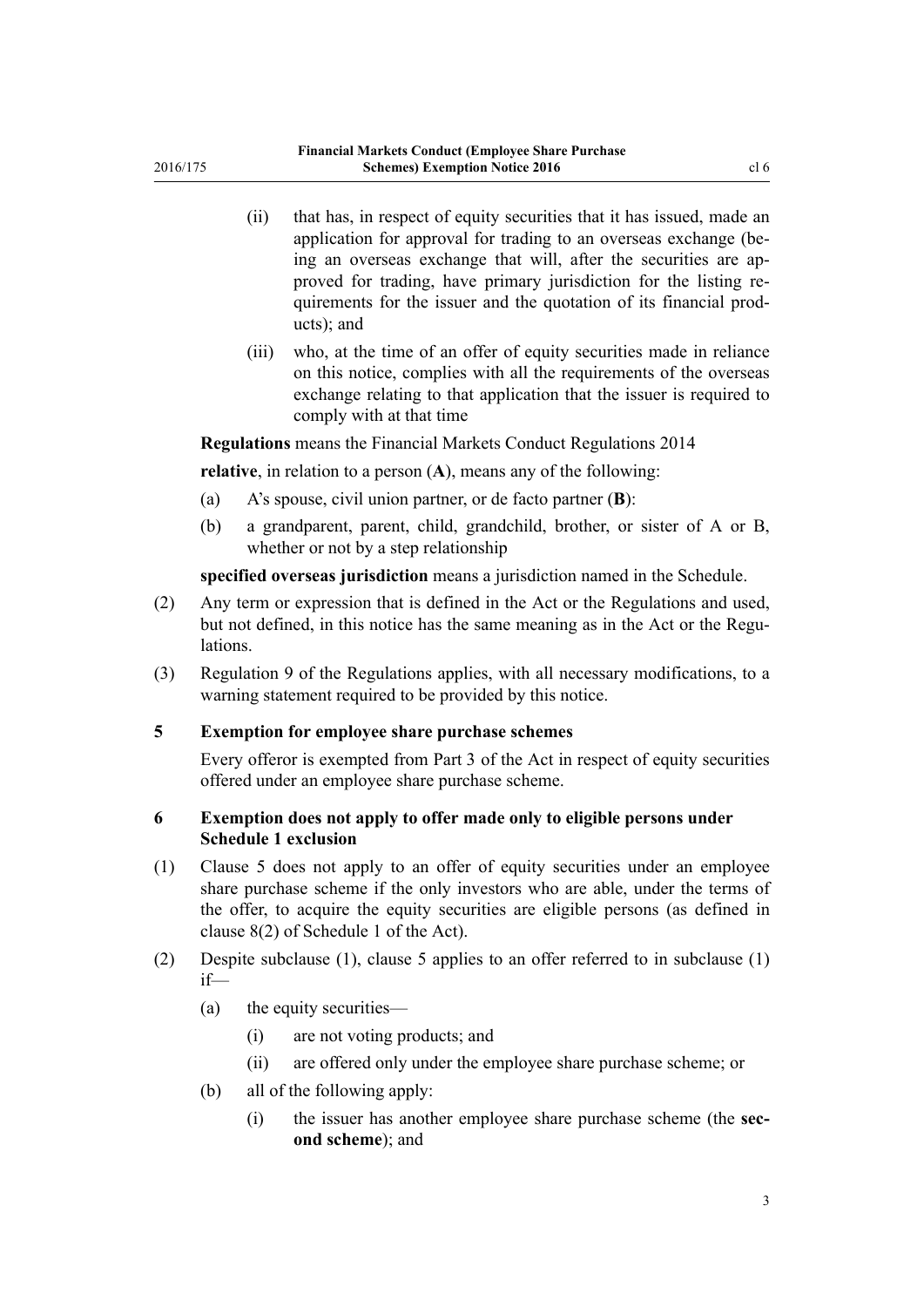- <span id="page-3-0"></span>(ii) an offer of securities will be made under the second scheme in the same 12-month period as the offer referred to in subclause (1); and
- (iii) the offer under the second scheme will be made in reliance on this notice.

# **7 Exemptions for debt securities offered in connection with employee share purchase schemes**

- (1) This clause applies to any of the following:
	- (a) a bank that is licensed or otherwise authorised by the central banking authority of an overseas jurisdiction to carry on banking business in that jurisdiction:
	- (b) an overseas issuer:
	- (c) a company incorporated in New Zealand or in a specified overseas jurisdiction that—
		- (i) is a wholly owned subsidiary of an overseas issuer; and
		- (ii) offers or issues debt securities in connection with the acquisition of equity securities under the overseas issuer's employee share purchase scheme.
- (2) Every person to whom this clause applies is exempted from [Parts 3](http://prd-lgnz-nlb.prd.pco.net.nz/pdflink.aspx?id=DLM4090967) and [4](http://prd-lgnz-nlb.prd.pco.net.nz/pdflink.aspx?id=DLM4091073) of the Act in respect of debt securities offered in connection with the acquisition of equity securities under an overseas issuer's employee share purchase scheme.

# **8 Condition that offer made only to eligible investors**

The exemptions in [clauses 5](#page-2-0) and 7 are, in respect of the offer of the equity securities under the employee share purchase scheme or the offer of the debt securities, subject to the conditions that—

- (a) the only investors who are able, under the terms of the offer, to acquire the equity securities or debt securities are eligible investors; and
- (b) all of the investors who acquire the equity securities or debt securities under the offer are eligible investors.

## **9 Condition relating to 10% limit on number of equity securities**

- (1) The exemptions in [clauses 5](#page-2-0) and 7 are subject to the condition that the total number of equity securities issued or transferred under all of the issuer's employee share purchase schemes to eligible investors in any 12-month period does not exceed,—
	- (a) in the case of an offer of voting products or options over voting products, 10% of the voting products of the issuer as at the start of the 12 month period: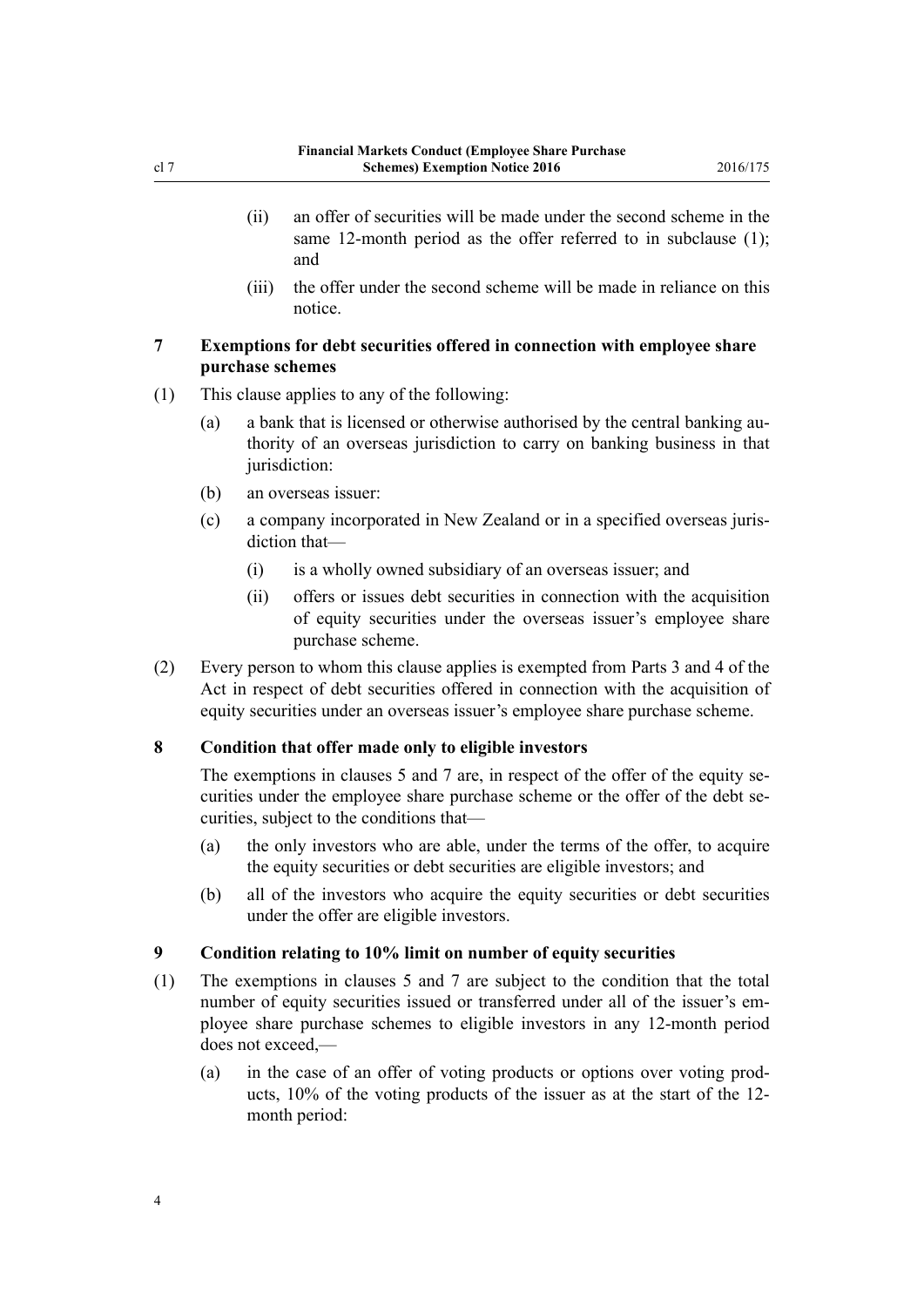- curities of the issuer that are of the same class as at the start of the 12 month period.
- (2) Subclauses (3) to (7) apply for the purpose of calculating, under subclause (1), the total number of equity securities issued or transferred under all of the issuer's employee share purchase schemes to eligible investors.
- (3) An issue or a sale to a person must be disregarded if the issue or sale results from an offer that—
	- (a) does not require disclosure under [Part 3](http://prd-lgnz-nlb.prd.pco.net.nz/pdflink.aspx?id=DLM4090967) of the Act for any reason other than as a result of the application of [clause 8](http://prd-lgnz-nlb.prd.pco.net.nz/pdflink.aspx?id=DLM4092389) of Schedule 1 of the Act or this notice; or
	- (b) is not received in New Zealand; or
	- (c) is a regulated offer that is separate from the offer under the employee share purchase scheme.
- (4) If an offer of an option to acquire a number of equity securities is made,—
	- (a) the offer must be treated as being an offer of that number of equity securities (with the offer of the option itself being disregarded in the calculation); and
	- (b) the underlying equity securities must be treated as being issued when the option is issued (regardless of whether or when the option is actually exercised); and
	- (c) in a case where the number of underlying equity securities to be acquired will be determined under a formula or other calculation, the offeror must apply the formula or make the calculation as at the time that the option is offered or issued using any assumptions that the offeror considers are reasonable.

# **Example**

2016/175

At the start of a 12-month period, ABC Limited has 1 000 ordinary shares.

ABC Limited is planning to offer to each of 7 employees an option to acquire shares. Each option allows the employee to acquire 10 shares (giving a total of up to 70 new ordinary shares). No other equity securities are issued or transferred under ABC Limited's employee share purchase scheme.

Under subclause (4), the offer is treated as being an offer of 70 shares (and the 7 options are not counted separately). The condition in subclause (1) is satisfied because the 70 shares represent only 7% of the shares at the start of the 12-month period.

- (5) If an offer of a convertible is made,—
	- (a) the offer must be treated as being an offer of the number of equity securities into which the convertible is or may be converted (with the offer of the convertible itself being disregarded in the calculation); and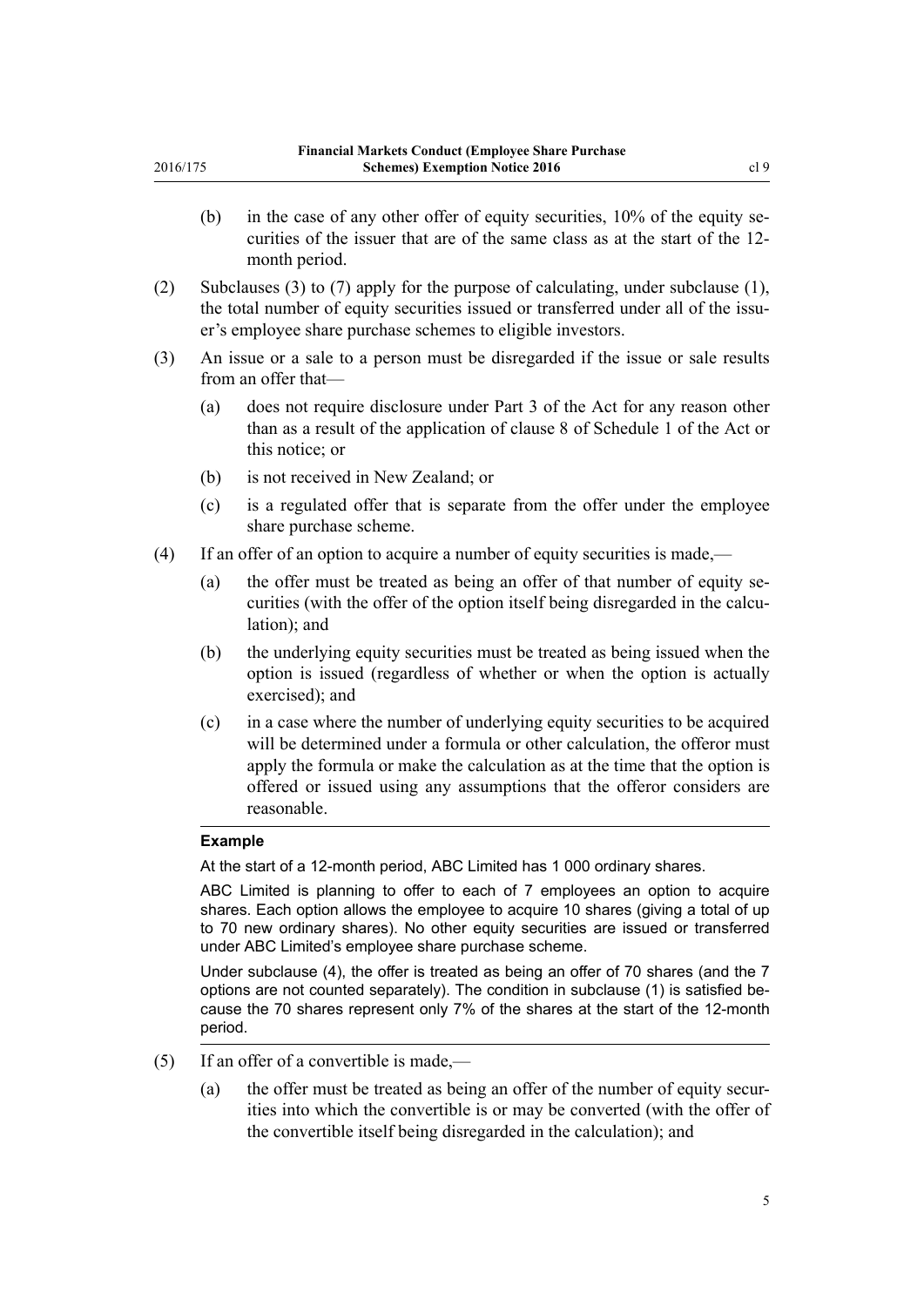- (b) the equity securities into which the convertible is or may be converted must be treated as being issued when the convertible is issued (regardless of whether or when the conversion occurs); and
- (c) in a case where the number of equity securities into which the convertible is or may be converted will be determined under a formula or other calculation, the offeror must apply the formula or make the calculation as at the time that the convertible is offered or issued using any assumptions that the offeror considers are reasonable.

#### **Example**

At the start of a 12-month period, RST Limited has 2 000 ordinary shares.

RST Limited is planning to offer convertibles to 10 employees (with each employee acquiring 5 convertibles). Each convertible will convert into 10 ordinary shares (giving a total of 500 ordinary shares after the conversion). No other equity securities are issued or transferred under RST Limited's employee share purchase scheme.

Under subclause (5), the offer is treated as being an offer of 500 shares (and the 50 convertibles are not counted separately). The condition in subclause (1) is not satisfied because the 500 shares represent 25% of the shares at the start of the 12-month period.

- (6) If an offer of a right attaching to, or a legal or equitable interest in, a number of equity securities is made,—
	- (a) the offer must be treated as being an offer of that number of equity securities (with the offer of the right or interest itself being disregarded in the calculation); and
	- (b) if any of the equity securities are subsequently transferred to the eligible investor, those securities must not be counted again in the calculation.

#### **Example**

At the start of a 12-month period, XYZ Limited has 1 000 ordinary shares.

XYZ Limited is planning on offering to each of 6 employees a beneficial interest in 10 shares (a total of 60 new ordinary shares). The 60 shares are issued to a trust on behalf of the employees. No other equity securities are issued or transferred under XYZ Limited's employee share purchase scheme.

The shares are voting products and the interests in the shares are non-voting equity securities. However, under subclause (6), the offer is treated as being an offer of 60 shares and the calculation is made under subclause (1)(a) (rather than subclause (1)(b)). The condition in subclause (1) is satisfied because the 60 shares represent only 6% of the shares at the start of the 12-month period.

(7) The offeror must make a reasonable adjustment to the number of financial products at the start of the 12-month period (using any assumptions that the offeror considers are reasonable) if, after the start of the period but before the equity securities are issued or transferred under the employee share purchase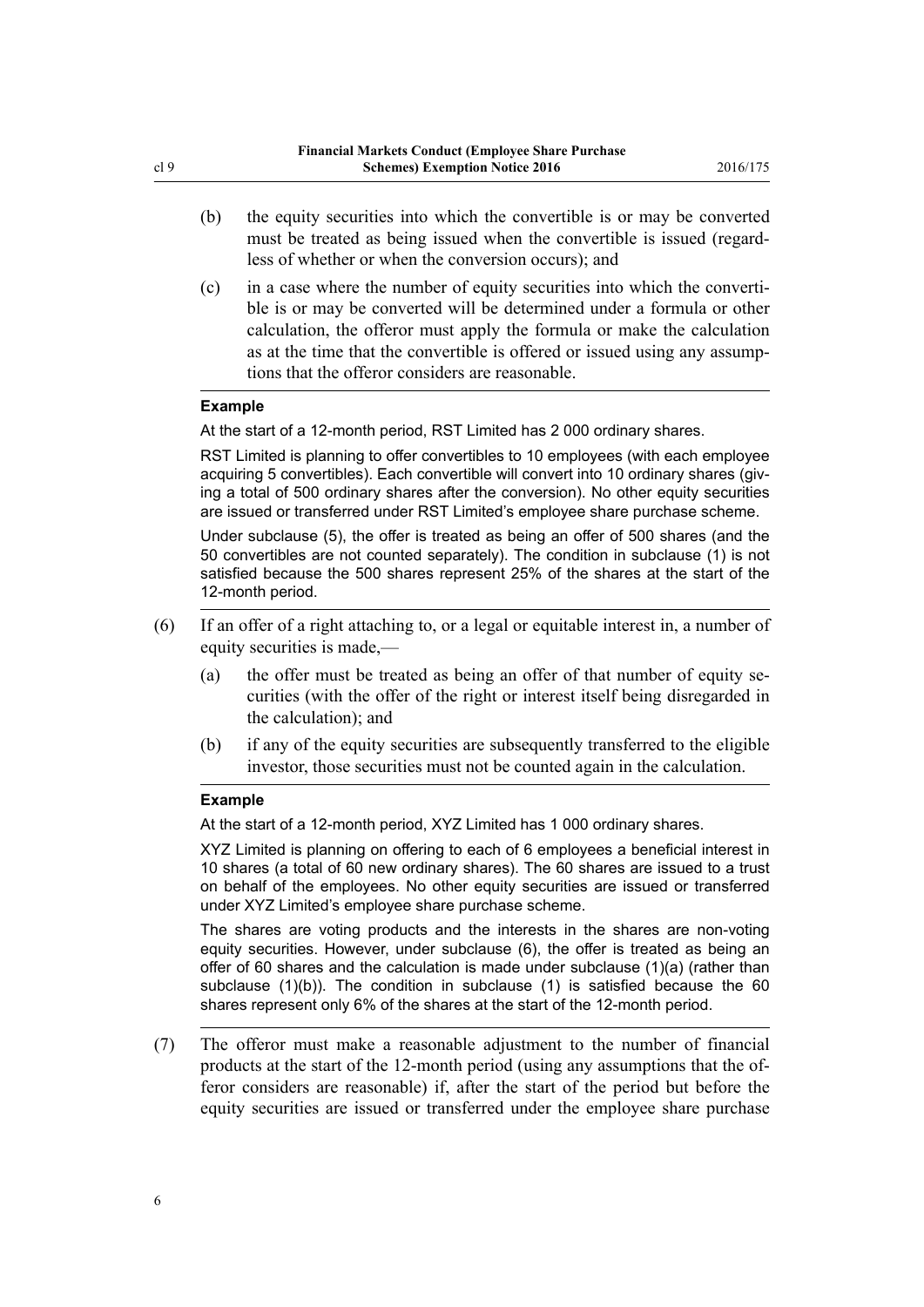<span id="page-6-0"></span>scheme, any proportionate consolidation or subdivision of financial products is made in respect of all of the holders of a class of financial products.

#### **Example**

At the start of a 12-month period, ABC Limited has 500 ordinary shares.

However, before the issue of the equity securities under the employee share purchase scheme, ABC Limited carries out a share split under which each share is exchanged for 10 shares.

For the purposes of the calculation under this clause, the number of shares at the start of the 12-month period is treated as being 5 000 shares.

#### **10 Other conditions**

- (1) The exemptions in [clauses 5](#page-2-0) and [7](#page-3-0) are, in respect of an offer made by a person (**A**) to an investor (**B**), subject to the conditions that—
	- (a) the offer is made as part of the remuneration arrangements for any of the following or is otherwise made in connection with the employment or engagement of any of the following:
		- (i) an employee or a director of the issuer of the equity securities or of any of its subsidiaries; or
		- (ii) a person who provides personal services (other than as an employee) principally to the issuer of the equity securities or to any of its subsidiaries; and
	- (b) raising funds for the issuer of the equity securities is not the primary purpose of the offer; and
	- (c) A must not accept an application for the equity securities that is made by B, or issue or transfer the equity securities to B, if the following were not provided, before the application was made, to B (or to a person referred to in paragraph (a) whose relationship with B causes B to be an eligible investor):
		- (i) a document that contains, in a prominent position, the warning statement referred to in [clause 11](#page-7-0) in respect of the equity securities; and
		- (ii) a document that contains a description of the employee share purchase scheme and its terms and conditions; and
		- (iii) the document or documents referred to in [clause 12;](#page-8-0) and
	- (d) if B (or another person referred to in paragraph (c)) requests a document referred to in paragraph (c) or clause  $12(1)(a)$ , A must provide that document to that person within 5 working days after A receives the request.
- (2) One or more of the documents specified in subclause  $(1)(c)$  may be combined in a single document.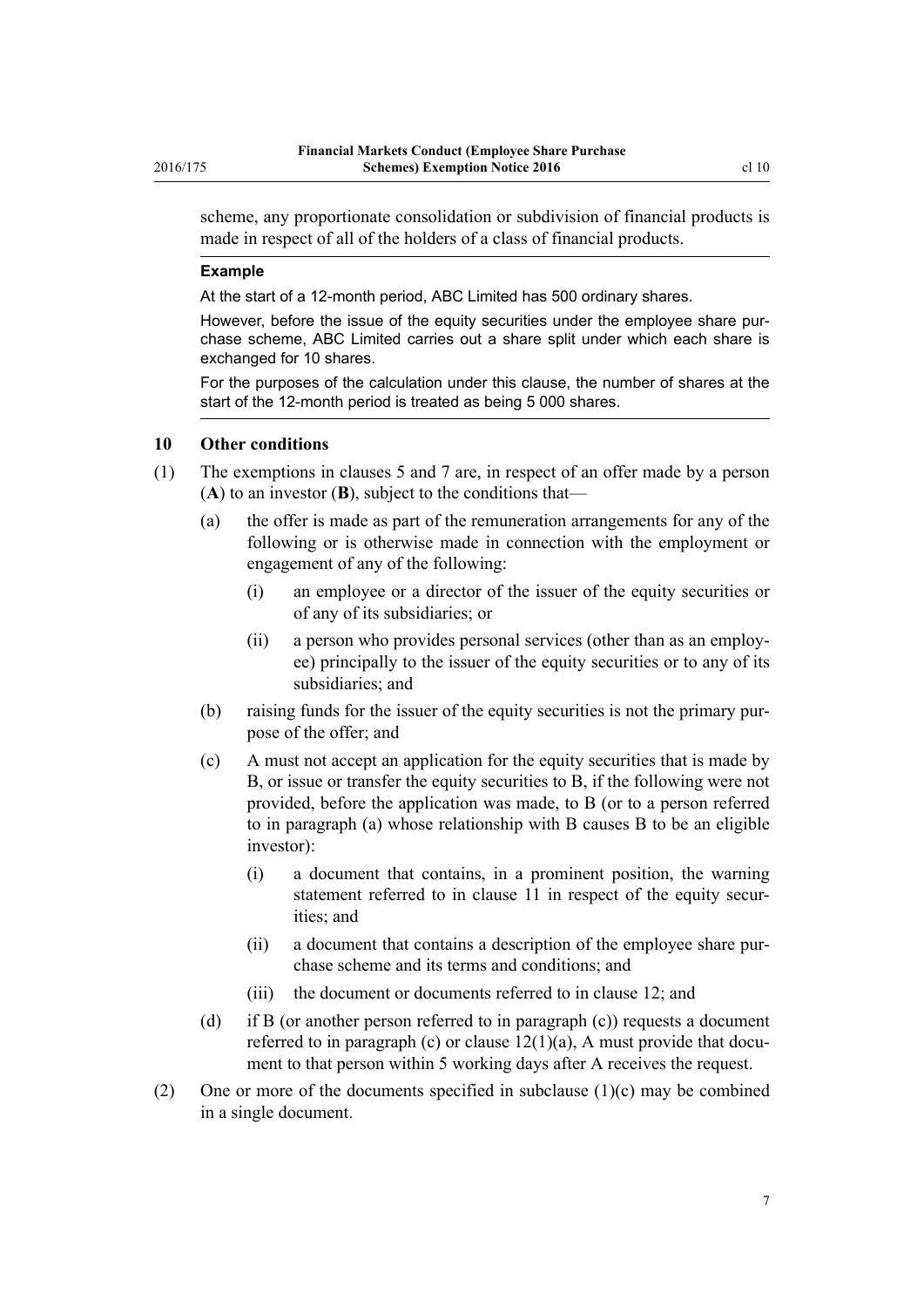<span id="page-7-0"></span>(3) For the purposes of subclause  $(1)(c)$  and  $(d)$ , a document must be provided to a person by giving it to the person or delivering or sending it to the person's address.

# **11 Warning statement**

(1) The warning statement must be in the following form:

# "**Warning**

This is an offer of [*name of financial products, for example, ordinary shares*]. [*Name of financial products*] give you a stake in the ownership of [*name of issuer*]. You may receive a return if dividends are paid.\*

If [*name of issuer*] runs into financial difficulties and is wound up, you will be paid only after all creditors and holders of preference shares† have been paid. You may lose some or all of your investment.

New Zealand law normally requires people who offer financial products to give information to investors before they invest. This information is designed to help investors to make an informed decision.

The usual rules do not apply to this offer because it is made under an employee share purchase scheme. As a result, you may not be given all the information usually required. You will also have fewer other legal protections for this investment.

Ask questions, read all documents carefully, and seek independent financial advice before committing yourself."

\*Omit the sentence about dividends if it is inapplicable or may be false, misleading, deceptive, or confusing.

†Omit the words "and holders of preference shares" if those words are inapplicable or may be false, misleading, deceptive, or confusing.

- (2) The warning statement must also—
	- (a) include a statement as to whether the equity securities are quoted; and
	- (b) include whichever of the following statements better applies:
		- (i) "The trading market for the investment is likely to be limited and you may not be able to sell it.":
		- (ii) "[*Name of issuer*] intends to quote these [*name of financial products*] on [*name of licensed market or other established market available for trading*]. This means you may be able to sell them on the [*name of market*] if there are interested buyers. You may get less than you invested. The price will depend on the demand for the [*name of financial products*]."; and
	- (c) explain any other arrangements under which the investor may redeem or sell the investor's investment (if any) and any restrictions on their ability to do so.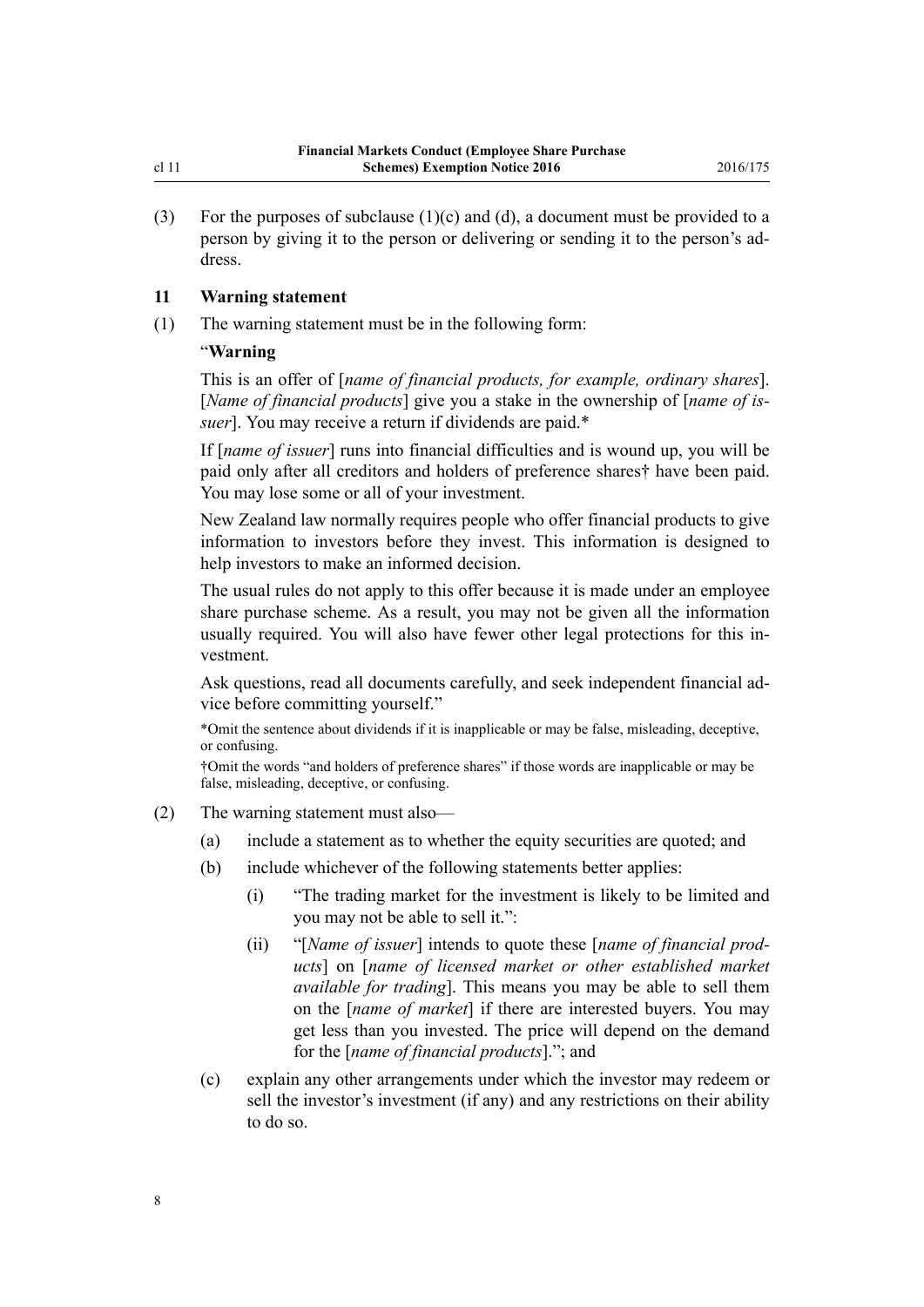# <span id="page-8-0"></span>**12 Annual report and financial statements**

- (1) The document or documents are—
	- (a) each of the following:
		- (i) a copy of the issuer's latest annual report prepared under any enactment or overseas law (if any):
		- (ii) a copy of the relevant financial statements (within the meaning of [clause 2](http://prd-lgnz-nlb.prd.pco.net.nz/pdflink.aspx?id=DLM6294564) of Schedule 8 of the Regulations) and, if those statements are not audited or reviewed by an auditor, a statement to that effect:
		- (iii) a copy of the auditor's report on those financial statements (if any); or
	- (b) a notice that contains—
		- (i) a statement to the effect that the investor has a right to receive from the offeror, free of charge, a copy of the documents referred to in paragraph (a) if the investor makes a request to the offeror to receive a copy of those documents; and
		- (ii) a statement to the effect that the investor may obtain a copy of those documents by electronic means; and
		- (iii) a statement as to how the investor may obtain a copy of those documents by electronic means (for example, from a specified Internet site address).
- (2) Subclause  $(1)(a)(ii)$  does not apply if, at the date on which the application from B is made, the issuer has not completed its first accounting period or has not prepared its financial statements for that first accounting period.

# **13 Further condition for debt securities exemptions requiring equity securities to be offered overseas**

- (1) The exemptions in [clause 7](#page-3-0) are subject to the further condition that, at the time of the offer of the equity securities under the overseas issuer's employee share purchase scheme, equity securities are also offered, or have previously been offered, under the employee share purchase scheme, or a parallel scheme, in—
	- (a) the jurisdiction in which the overseas issuer is incorporated; or
	- (b) the jurisdiction of the securities exchange that has (or will have) primary jurisdiction for the listing requirements for the overseas issuer and the quotation of its financial products.
- (2) In this clause, **parallel scheme** means a scheme—
	- (a) under which eligible investors may acquire equity securities; and
	- (b) that is established under the laws of the jurisdiction in which the overseas issuer is incorporated or listed; and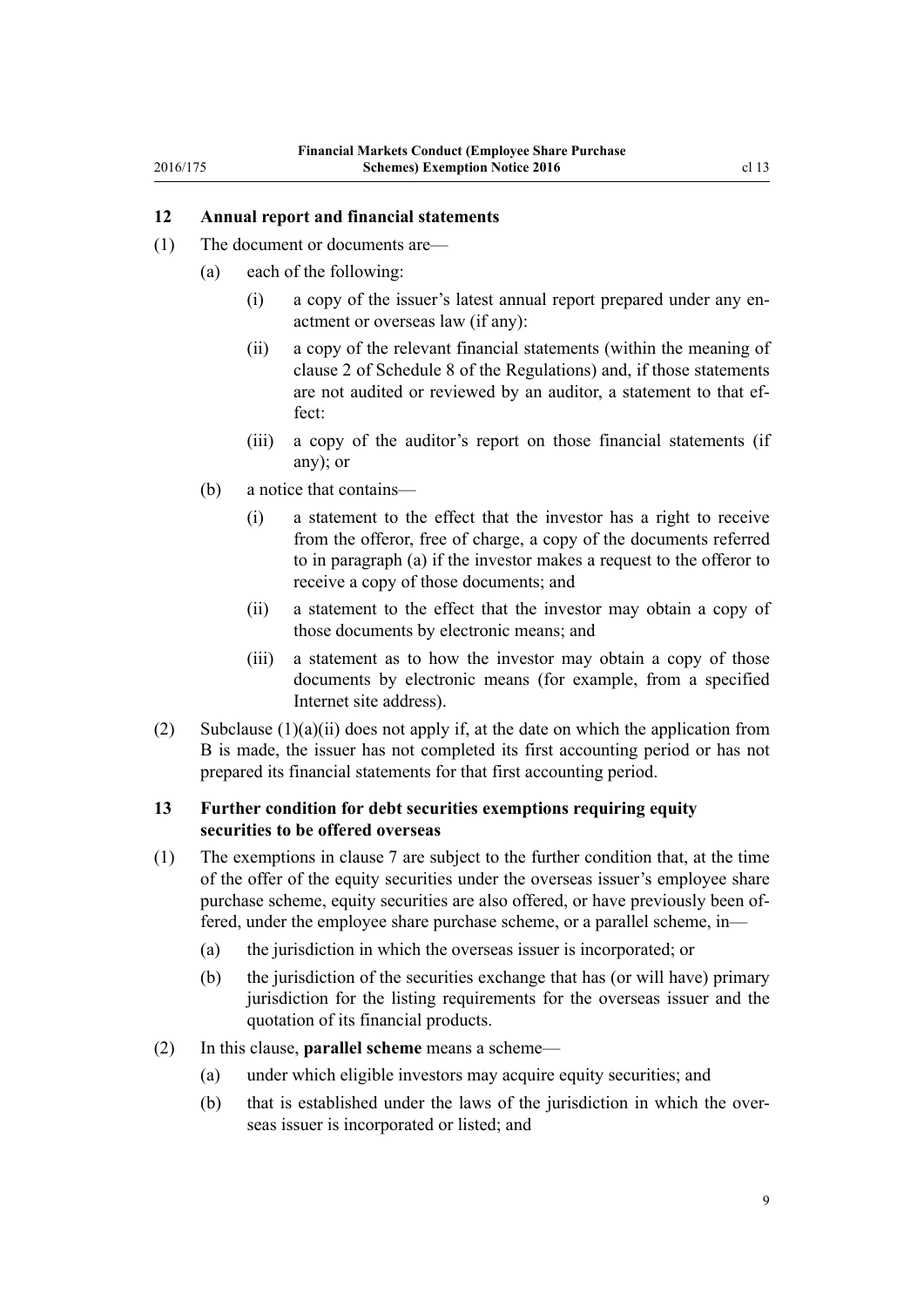(c) the terms of which are substantially the same as those of the employee share purchase scheme except to the extent that variations are necessary or desirable to comply with, or to take into account, the laws of the jurisdictions in which equity securities are offered (whether under the parallel scheme or the employee share purchase scheme).

# **14 Further conditions of exemptions for debt securities that funds held in separate bank account**

- (1) This clause applies to money paid to an issuer or offeror of debt securities to which [clause 7](#page-3-0) applies if the money is paid to acquire the debt securities or an increased interest in those securities.
- (2) The exemptions in [clause 7](#page-3-0) are subject to the conditions that—
	- (a) the money is held in a bank account until the equity securities that are offered under the employee share purchase scheme are issued or transferred or the money is otherwise disposed of in accordance with the employee share purchase scheme, whichever is the earlier; and
	- (b) the bank account holds only the following kinds of money:
		- (i) money paid to acquire debt securities offered in connection with the acquisition of equity securities under an overseas issuer's employee share purchase schemes:
		- (ii) money paid to acquire an increased interest in those securities:
		- (iii) any interest on money referred to in subparagraph (i) or (ii).

#### **15 Offers not regulated offers**

An offer of equity securities or debt securities made in reliance on this notice is not a regulated offer.

# **Schedule Specified overseas jurisdictions**

[cl 4](#page-1-0)

Australia Austria Canada Denmark Finland France Germany Hong Kong Ireland

<span id="page-9-0"></span>cl 14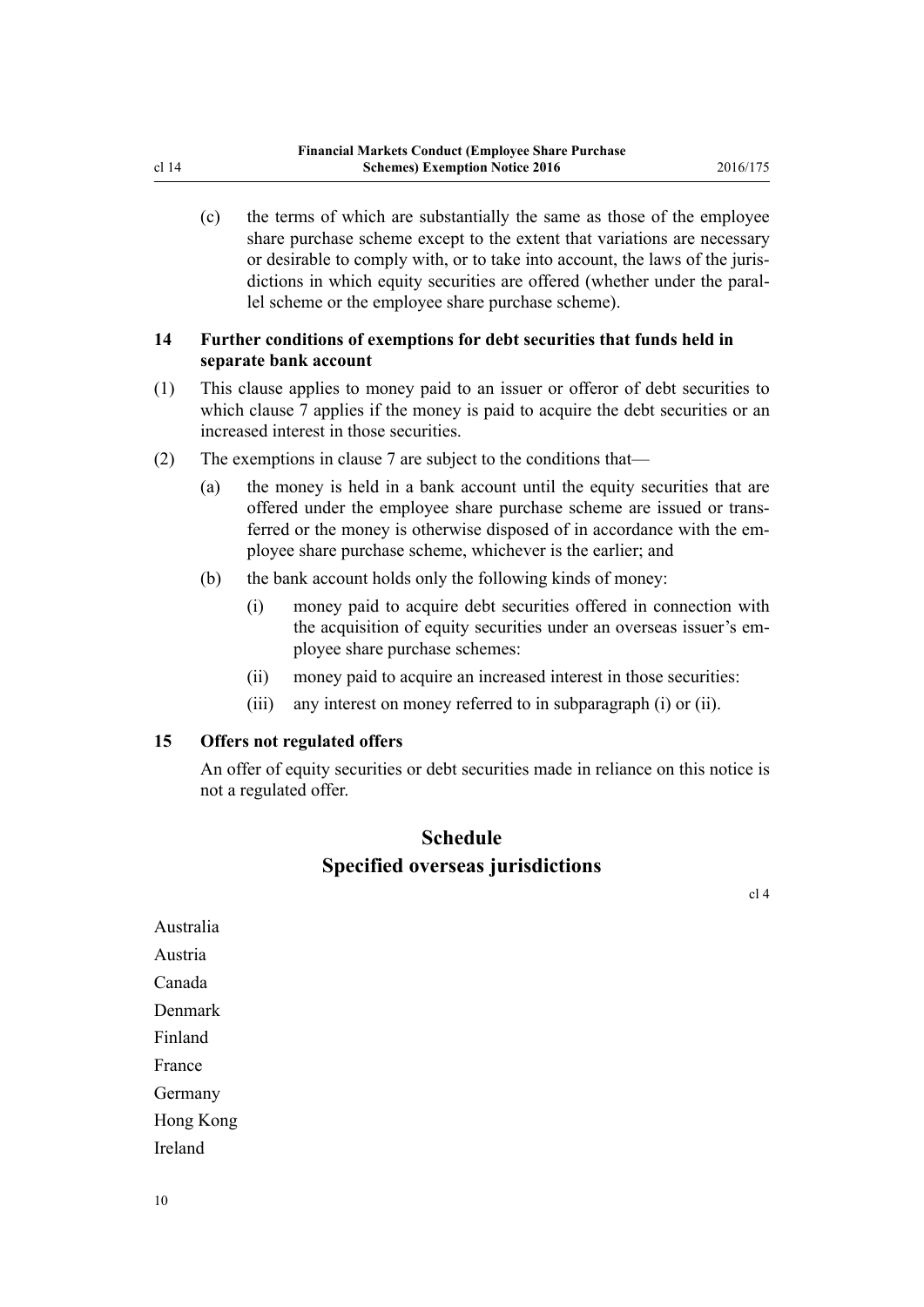The Netherlands Norway Singapore South Africa Spain Sweden Switzerland United Kingdom United States of America

Dated at Auckland this 1st day of August 2016.

Nick Kynoch, General Counsel.

# **Statement of reasons**

This notice comes into force on 8 August 2016 and is revoked on the close of 6 August 2021.

The notice relates to certain offers of financial products that are made under, or in connection with, employee share purchase schemes. The notice exempts those offers from disclosure requirements under [Part 3](http://prd-lgnz-nlb.prd.pco.net.nz/pdflink.aspx?id=DLM4090967) of the Financial Markets Conduct Act 2013 (the **Act**). Offers of debt securities are also exempted from [Part 4](http://prd-lgnz-nlb.prd.pco.net.nz/pdflink.aspx?id=DLM4091073) of the Act.

The notice also provides that the offers exempted by this notice are not regulated offers under the Act. This means that other requirements of the Act, or other Acts, that apply in connection with regulated offers (such as the financial reporting requirements) will not apply. Any other financial market conduct obligations the exempted entity may have, including obligations under [Part 2](http://prd-lgnz-nlb.prd.pco.net.nz/pdflink.aspx?id=DLM4090947) of the Act, are not affected.

The exemptions are similar to an exclusion relating to employee share purchase schemes in [clause 8](http://prd-lgnz-nlb.prd.pco.net.nz/pdflink.aspx?id=DLM4092389) of Schedule 1 of the Act (the **Schedule 1 exclusion**). However, the exemptions go further than the Schedule 1 exclusion to—

- cover offers of financial products to trusts and relatives of employees and of other eligible persons to which the [Schedule 1](http://prd-lgnz-nlb.prd.pco.net.nz/pdflink.aspx?id=DLM4092365) exclusion relates (or to companies controlled by any of those persons):
- cover offers of debt securities made in connection with the acquisition of equity securities under an employee share purchase scheme: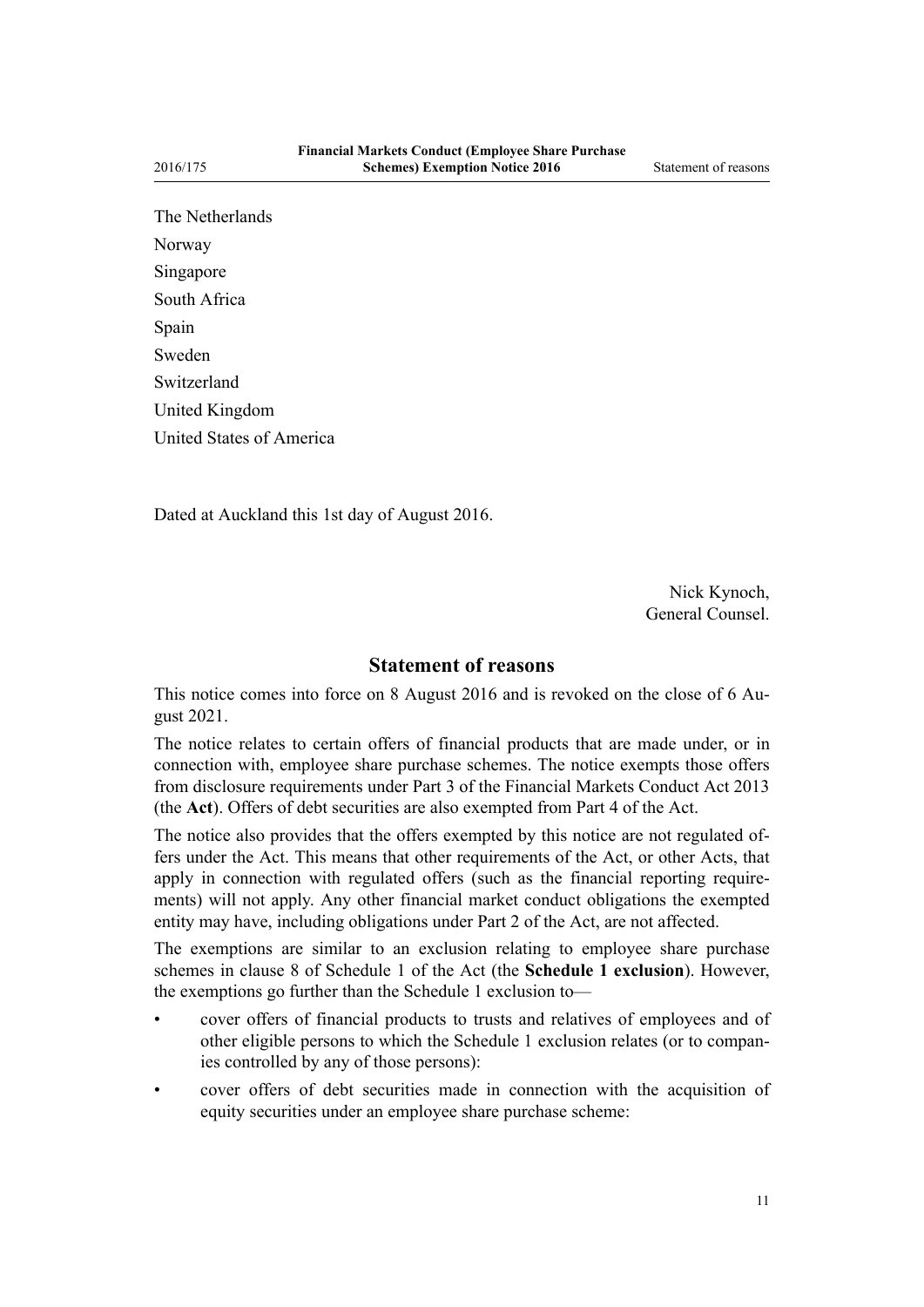- 
- address certain technical issues with the operation of the 10% limit on the number of equity securities issued or transferred in a 12-month period.

The exemptions are subject to conditions that are consistent, as far as practicable, with the requirements of [clause 8](http://prd-lgnz-nlb.prd.pco.net.nz/pdflink.aspx?id=DLM4092389) of Schedule 1 of the Act and [clauses 10](http://prd-lgnz-nlb.prd.pco.net.nz/pdflink.aspx?id=DLM6294601) to [12](http://prd-lgnz-nlb.prd.pco.net.nz/pdflink.aspx?id=DLM6294603) of Schedule 8 of the Financial Markets Conduct Regulations 2014 (which relate to the [Schedule 1](http://prd-lgnz-nlb.prd.pco.net.nz/pdflink.aspx?id=DLM4092365) exclusion). Offers of debt securities are subject to the additional conditions—

- that the employee share purchase scheme is also offered in a specified overseas jurisdiction; and
- that provide for the money paid to acquire the debt securities to be held in a separate bank account.

The Financial Markets Authority (the **FMA**), after satisfying itself as to the matters set out in [section 557](http://prd-lgnz-nlb.prd.pco.net.nz/pdflink.aspx?id=DLM4091822) of the Act, considers it appropriate to grant the exemptions because—

- the exemptions recognise situations where eligible persons do not elect to participate directly in employee share purchase schemes, but participate instead through other vehicles such as family trusts. The FMA considers that offers to these vehicles remain in substance employee share offers and would otherwise have fallen within the [Schedule 1](http://prd-lgnz-nlb.prd.pco.net.nz/pdflink.aspx?id=DLM4092365) exclusion; and
- debt securities are commonly offered in connection with the employee share purchase schemes operated by large overseas companies or their local subsidiaries. These debt securities are savings arrangements. The savings arrangement is temporary, does not have an investment purpose, and is oriented towards the eventual issue of an equity security. In these circumstances, [Part 3](http://prd-lgnz-nlb.prd.pco.net.nz/pdflink.aspx?id=DLM4090967) disclosure would provide limited value to investors. As the offer of the debt security is typically connected to a larger international employee share scheme, the requirement to prepare Part 3 disclosure may result in these offers not being extended to New Zealand; and
- for technical reasons, there are circumstances where issuers cannot satisfy (or find it difficult in practice to satisfy) clause  $8(1)(c)(ii)$  of Schedule 1 of the Act (which limits the number of products issued or transferred under the scheme to 10% of the products of the issuer). The effect of the exemptions is to provide a meaningful basis for the 10% limit; and
- as such, the FMA is satisfied that the granting of the exemptions is desirable in order to promote the purposes of the Act, specifically to avoid unnecessary compliance costs to promote flexibility in financial markets; and
- the exemptions are limited to the particular difficulties experienced by certain offer types that are made under, or in connection with, employee share purchase schemes. Given the limited application of the exemptions and that eligible investors will still have access to all of the information required by the [Schedule 1](http://prd-lgnz-nlb.prd.pco.net.nz/pdflink.aspx?id=DLM4092365) exclusion, the exemptions are not broader than is reasonably necessary to address the matters to which they relate.